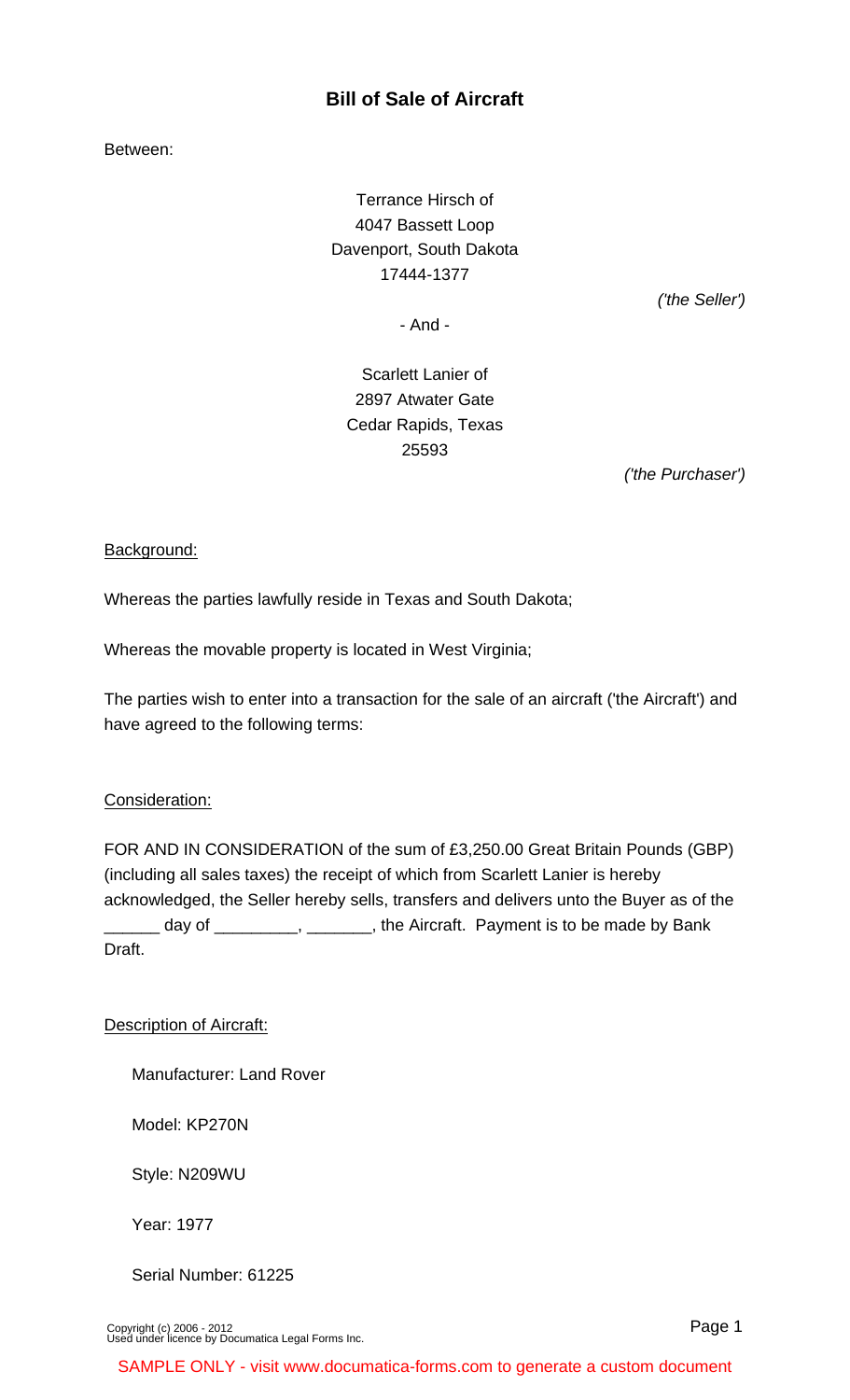Registration Number: 31343

## Warranties and Covenants:

The Seller expressly disclaims any and all warranties, whether expressed or implied, including but not limited to, any implied warranties of merchantability and/or fitness for a particular purpose. Further, the Seller disclaims any warranty as to the condition of the Aircraft. Any and all manufacturer's warranties will remain valid, enforceable and in effect regardless of any statements to the contrary by the Seller. The Seller further disclaims any warranty as to the condition of the Aircraft.

## Inspection:

The Seller has provided the Purchaser with the opportunity to inspect the Aircraft or to have it inspected by a third party of the Purchaser's choice. In executing this document, the Purchaser has accepted the Aircraft in its present condition.

## Additional Clauses:

- 1.) Lorem ipsum aliquet varius hac sed, pellentesque torquent lacus vitae.
- 2.) Lorem ipsum hendrerit nisl, lobortis morbi.
- 3.) Lorem ipsum dui rhoncus maecenas, himenaeos eget sollicitudin.

(This space intentionally left blank)